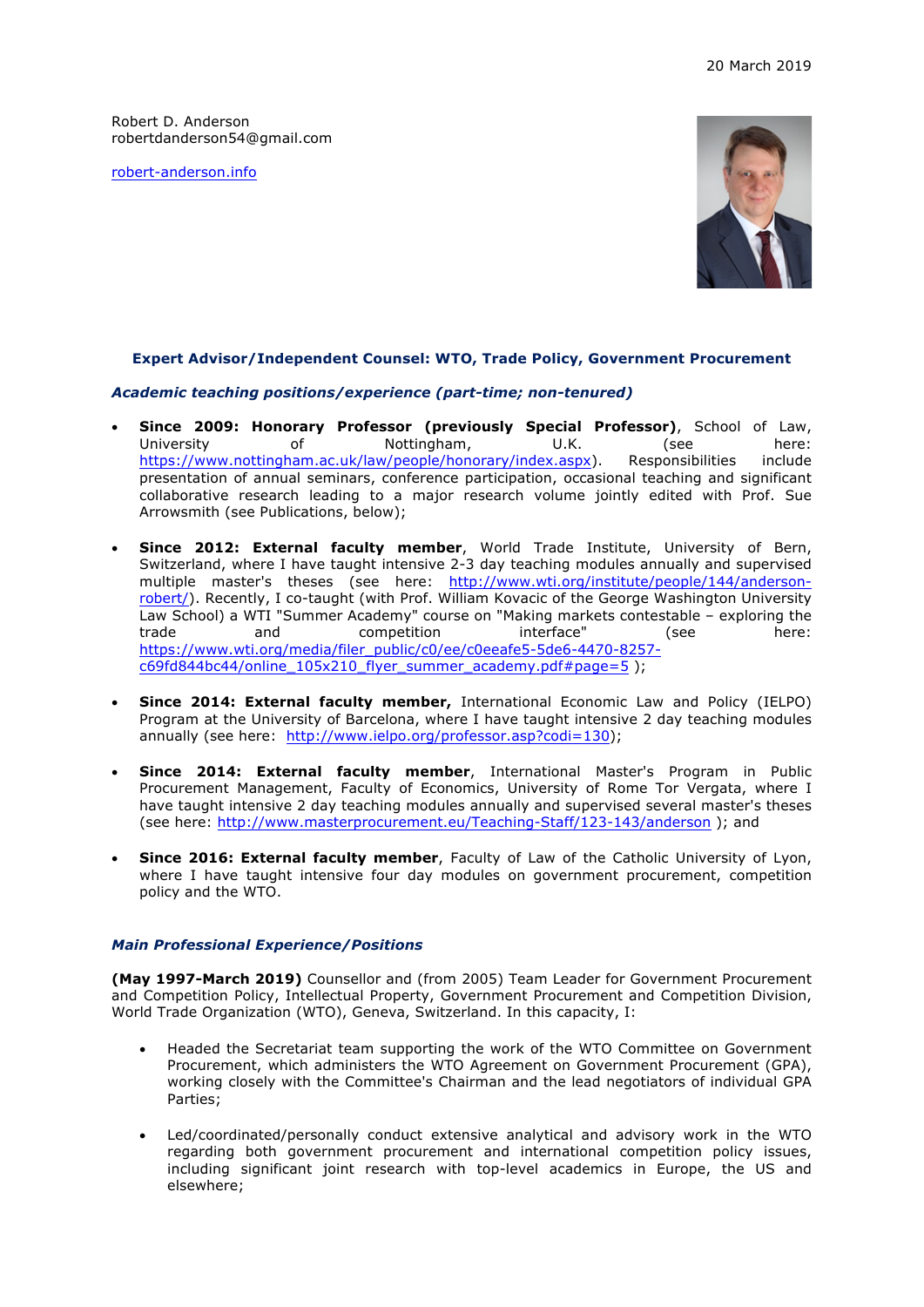- Facilitated, with my team, the successful renegotiation of the GPA in the period 2006- 2012, working closely with the lead negotiators of the EU, US, Japan, Canada, Korea and other WTO Members;
- Travelled extensively to the developing regions of the world to present technical assistance workshops, seminars and other training events on government procurement, competition policy and other WTO subjects (in all, I have made presentations/engaged with local officials in more than 50 countries in Asia, Africa, the Americas, the Middle-East and Western/Central/Eastern Europe);
- Represented the WTO in the proceedings of other intergovernmental organizations active in my areas of expertise, for example the International Competition Network, the OECD, UNCTAD, UNCITRAL and the World Bank (recently, I served on the Bank's International Advisory Group on Procurement); and

Previously served as Professional Secretary to the WTO Working Group on the Interaction between Trade and Competition Policy when that body was active from 1997 through 2003.

**(March 1982-May 1997)** A/Director, International Affairs; Chief, Economic Policy; and other positions, Canadian Competition Bureau, Hull, Quebec, Canada. Responsibilities spanned enforcement case work, policy analysis/advocacy, legislative development, external representation of the Bureau (e.g. in the OECD Competition Committee and UNCTAD) and direct liaison with the U.S., EU and other foreign competition authorities.

**(May 1981-March 1982)** Program analyst, the Budget Bureau, Department of Finance, Province of Saskatchewan (Canada);

**(1978-early 1981, including part-time while attending law school)** Contract researcher with (i) the Economic Council of Canada; and (ii) the Canadian Treasury Board Secretariat.

**(Summer 1977)** Research assistant, Department of Economics, University of British Columbia (now the Vancouver School of Economics).

## *Education*

- **B.A. (Hons.) in Economics**, University of British Columbia, Vancouver, Canada (1978). Honors graduating thesis on the international transmission of inflation;
- **J.D. (Juris Doctor)**, Osgoode Hall Law School, York University, Toronto (1981). Included studies in all standard areas of the law school curriculum. Also cross-registered in advanced post-graduate courses in microeconomics and the economics of regulation offered by the University's Faculty of Administrative Studies;
- **Additional post-graduate courses in economics and international affairs**, Carleton University, Ottawa (part-time; various years from 1985 through 1994).
- Recent **Executive Education/similar courses**:
	- o Global Macroeconomic Challenges (London School of Economics, June 2017);
	- o Public Financial Management in a Changing World (John F. Kennedy School of Government, Harvard University, January 2017); and
	- o Global Change Agents: Leading with Commitment, Creativity, and Courage (John F. Kennedy School of Government, Harvard University, April 2016).

## *Boards*

- Editorial Board, *Public Procurement Law Review*.
- Advisory Board, *World Competition: Law and Economics Review*.

### *References*

References (academic and professional) available on request.